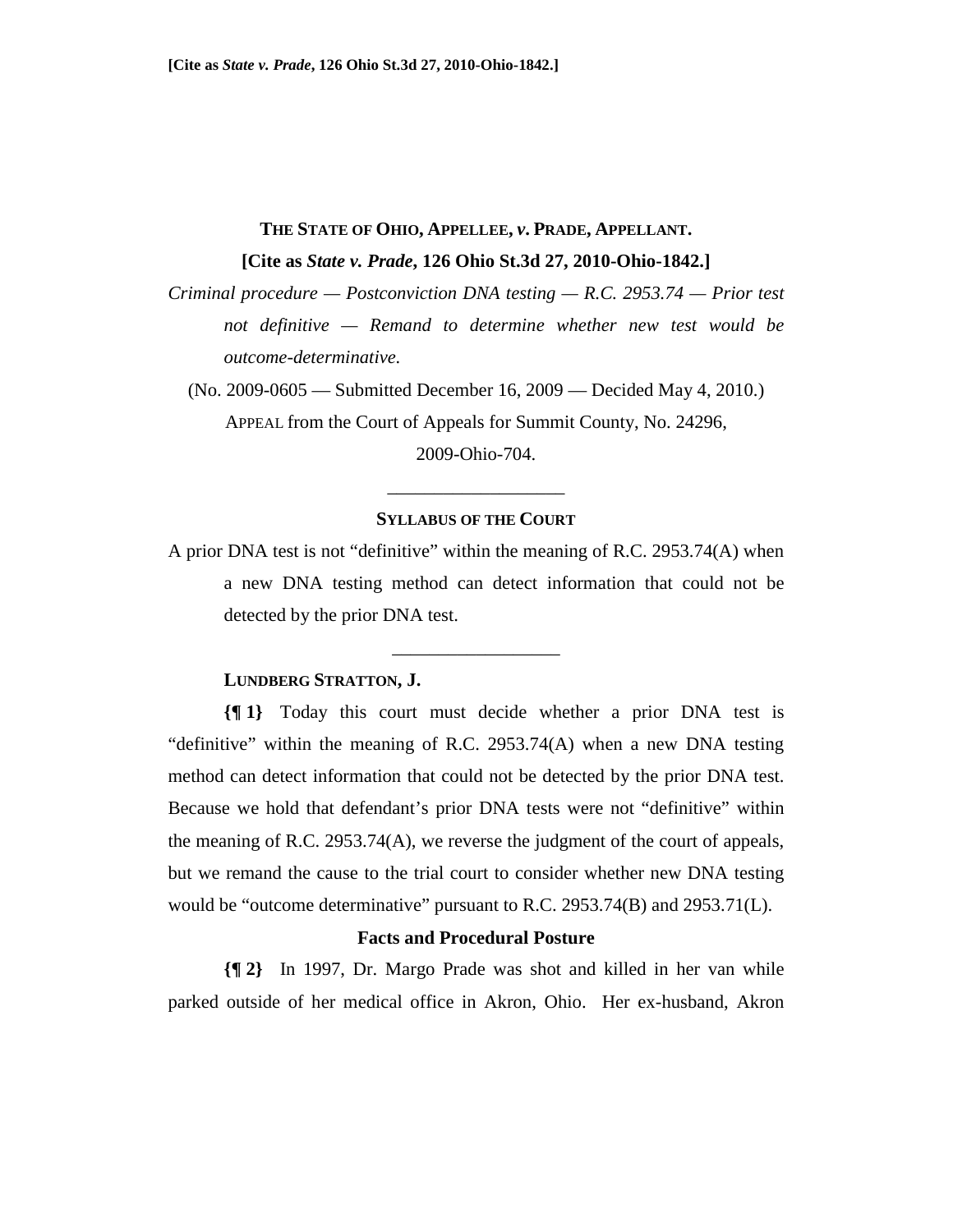Police Captain Douglas Prade, defendant-appellant, was tried and convicted for her murder and sentenced to life in prison.

**{¶ 3}** The key physical evidence at trial was the bite mark that the killer made on Dr. Prade's arm through her lab coat and blouse. One of the state's experts testified that the bite mark was "consistent with" defendant's teeth but concluded that "there's just not enough to say one way or the other" that it was defendant's. The state's other expert testified that the mark "was made by Captain Prade." A defense expert opined that defendant's loose dentures meant that "the act of biting for Mr. Prade, is a virtual impossibility."

**{¶ 4}** The state also offered testimony from two eyewitnesses. One testified that he saw defendant near the murder scene before the murder, but also testified that although he learned of the murder the day it occurred, he came forward nine months later after months of press coverage that had featured defendant's photo. The other eyewitness testified that he was standing in the parking lot when he heard the possible killer's car "peeling off," and although he "didn't pay it no attention" and did not identify anyone in his first two police interviews, he later identified defendant as the man inside the car during his third interview. The defendant also called an alibi witness, who testified that she saw defendant exercising at roughly the time of the murder.

**{¶ 5}** The trial court sentenced defendant to life in prison, and the Court of Appeals for Summit County affirmed his convictions on appeal. *State v. Prade* (2000), 139 Ohio App.3d 676, 745 N.E.2d 475. This court declined discretionary review. *State v. Prade* (2000), 90 Ohio St.3d 1490, 739 N.E.2d 816.

**{¶ 6}** In 2004, defendant filed an application for postconviction DNA testing pursuant to R.C. 2953.71. The trial court denied the application, concluding that defendant did not qualify for DNA testing, because R.C. 2953.74(A) precludes postconviction DNA testing when "a prior definitive DNA test has been conducted." The trial court also determined that DNA evidence had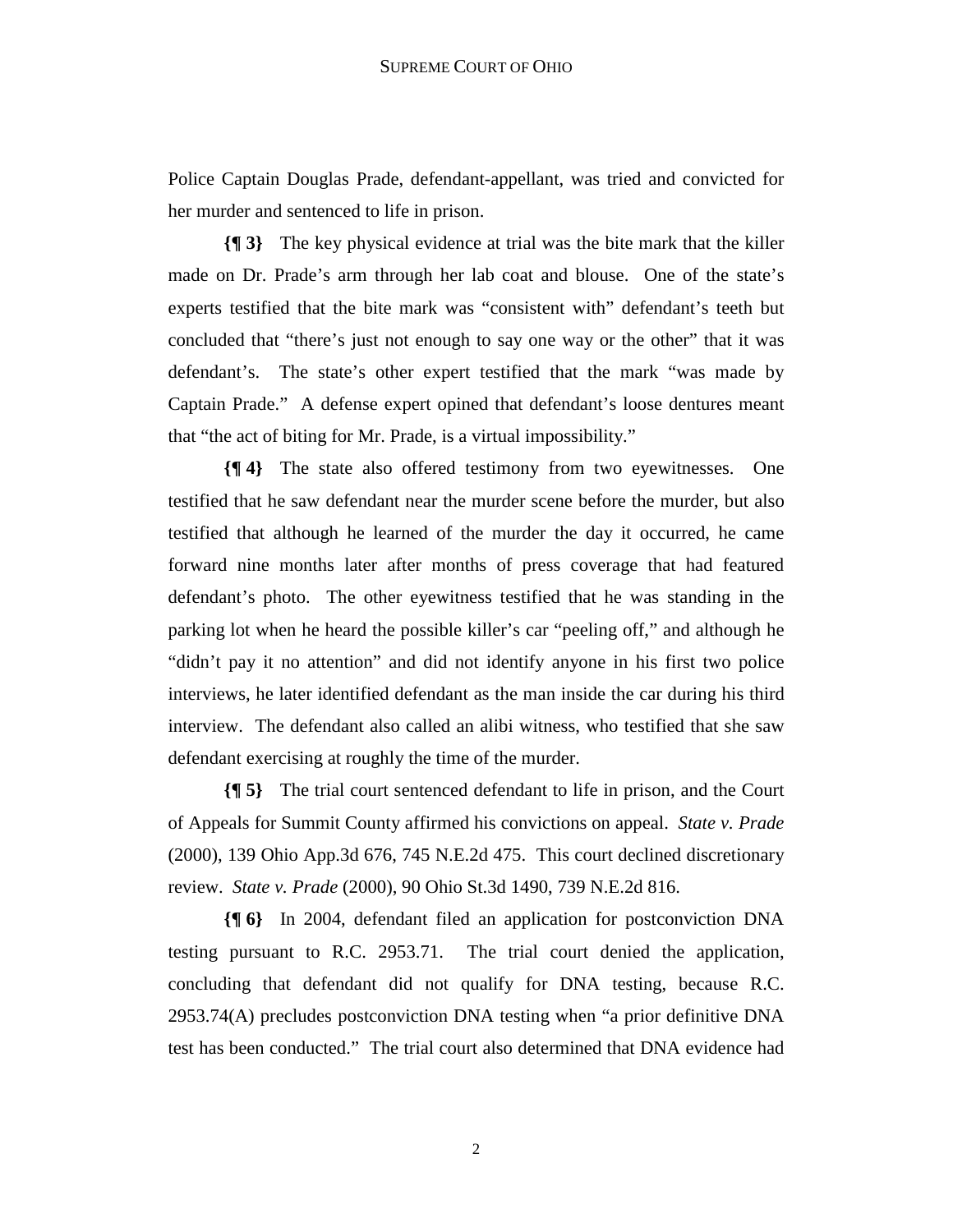been introduced at defendant's trial and excluded defendant as the source of the DNA samples taken from the victim. The court of appeals dismissed defendant's appeal as untimely. *State v. Prade*, 9th Dist. No. 22718.

**{¶ 7}** In 2008, defendant filed a second application for postconviction DNA testing. The trial court denied his second application, concluding again that defendant did not qualify for postconviction DNA testing because prior definitive DNA testing had been conducted. In addition, the trial court further determined that defendant failed to show that additional DNA testing would be outcomedeterminative, as required by R.C. 2953.74(B), because the prior DNA testing had excluded defendant as a source of the DNA tested for trial and other evidence at trial supported his convictions.

**{¶ 8}** The court of appeals affirmed the trial court judgment. The cause is now before this court pursuant to the acceptance of a discretionary appeal.

## **Analysis**

**{¶ 9}** The General Assembly enacted Ohio's DNA testing statutes in 2003 and has amended them twice since then. 2003 Sub.S.B. No. 11, 150 Ohio Laws, Part IV, 6498; 2004 Sub.H.B. No. 525, 150 Ohio Laws, Part IV, 6262; and 2006 Sub.S.B. No.  $262<sup>1</sup>$  R.C. 2953.71 through 2953.84 governs postconviction DNA testing. At issue here is R.C. 2953.74, concerning the effect of prior tests:

**{¶ 10}** "(A) If an eligible inmate submits an application for DNA testing under section 2953.73 of the Revised Code and a *prior definitive DNA test* has been conducted regarding the same biological evidence that the inmate seeks to have tested, the court shall reject the inmate's application. If an eligible inmate files an application for DNA testing and a prior inconclusive DNA test has been

-

<sup>1.</sup> The General Assembly has enacted 2010 Sub.S.B. No. 77, which amends Ohio's postconviction DNA testing laws and now provides a definition for the phrase "definitive DNA test," which is very similar to the definition established by this court. However, the recent amendments do not apply to our decision today, as this appeal predates the passage of this bill and concerns the definition of the law that existed at the time of the trial court's decision.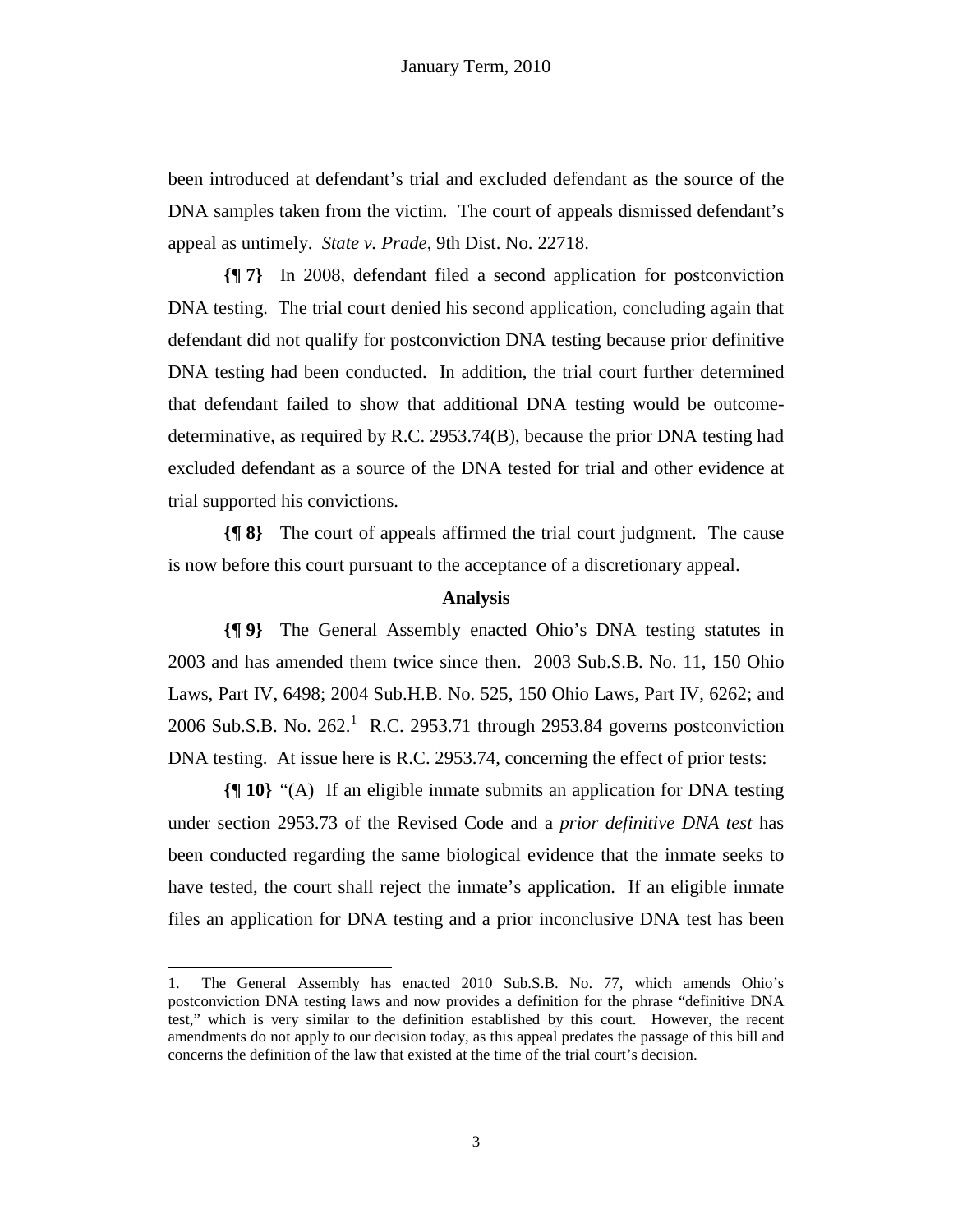conducted regarding the same biological evidence that the inmate seeks to have tested, the court shall review the application and has the discretion, on a case-bycase basis, to either accept or reject the application. \* \* \*

**{¶ 11}** "(B) If an eligible inmate submits an application for DNA testing under section 2953.73 of the Revised Code, the court may accept the application only if one of the following applies:

## **{¶ 12}** "\* \* \*

**{¶ 13}** "(2) The inmate had a DNA test taken at the trial stage in the case in which the inmate was convicted of the offense for which the inmate is an eligible inmate and is requesting the DNA testing regarding the same biological evidence that the inmate seeks to have tested, *the test was not a prior definitive DNA test* that is subject to division (A) of this section, *and* the inmate shows that DNA exclusion when analyzed in the context of and upon consideration of all available admissible evidence related to the subject inmate's case as described in division (D) of this section *would have been outcome determinative at the trial stage in that case*." (Emphasis added.)

**{¶ 14}** The trial court denied defendant's renewed motion for postconviction DNA testing pursuant to the statute, concluding that a "prior definitive test" had already been performed. Moreover, the court concluded that even if it could further consider defendant's petition, the petition would fail under R.C. 2953.74(B) because an exclusion result would only duplicate the result at trial and would not be outcome-determinative. The court of appeals agreed with the trial court's analysis of whether the first test was definitive. 2009-Ohio-704, 2009 WL 388217, ¶ 13. However, although initially concluding that the issue whether the new DNA test would have been outcome-determinative was moot,  $\P$ 15, the court went on to comment that it failed to see how yet another DNA exclusion would have been outcome-determinative at the trial.

*Prior Definitive or Inconclusive DNA Test*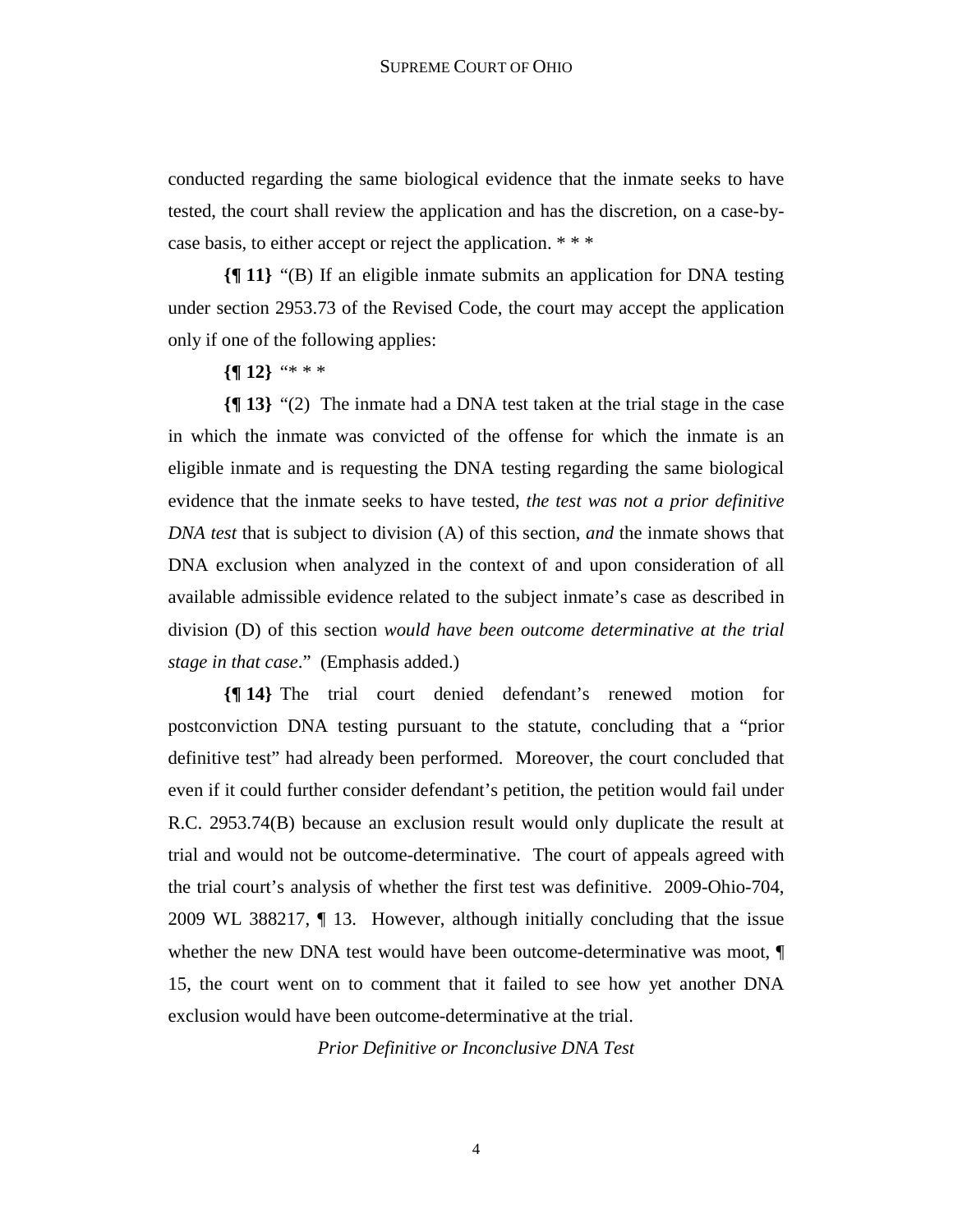**{¶ 15}** The phrase "definitive DNA test" in R.C. 2953.74 is not defined. The court of appeals used a dictionary definition of the word "definitive": " 'serving to provide a final solution or to end a situation.' " 2009-Ohio-704, ¶ 8, quoting Merriam-Webster's Collegiate Dictionary (11th Ed.2004) 327. Both the trial and appellate courts concluded that the prior DNA testing in this case was definitive because it excluded defendant. Id. at  $\P$  13. We disagree with the conclusion that the prior test was definitive.

**{¶ 16}** At defendant's trial in 1998, there were several pieces of biological evidence tested for DNA, including (1) Dr. Prade's fingernail clippings, (2) a bite mark left on the fabric of the lab coat Dr. Prade was wearing when she was murdered, and (3) a broken, bloodstained bracelet.

**{¶ 17}** Of that evidence, the most significant was the fabric on the victim's lab coat over the bite mark. The state's DNA testing expert agreed that the victim's lab coat over the bite mark on Dr. Prade's arm was "the best possible source of DNA evidence as to her killer's identity." During the attack, Dr. Prade apparently tried to defend herself by using her arm to push the killer away. The killer bit her arm through two layers of clothing—her lab coat and her blouse and left a bite mark on her arm.

**{¶ 18}** The testing done on the samples at issue back in 1998 was polymerase chain reaction testing ("PCR"). In 1998, Dr. Thomas Callaghan of the FBI testified that PCR testing had been available for over ten years and was the basis for many diagnostic tests. Dr. Callaghan tested some cuttings of cloth from the lab coat that Dr. Prade was wearing at the time of her death. One of the cuttings came from the bite mark that was on the sleeve in the biceps area. Dr. Callaghan testified that he analyzed the bite mark in three samples—the right side, the left side, and the center of the bite mark—because if the biter's tongue came into contact with the area, some skin cells from the biter's lips or tongue may have been left on the fabric of the lab coat. However, Callaghan also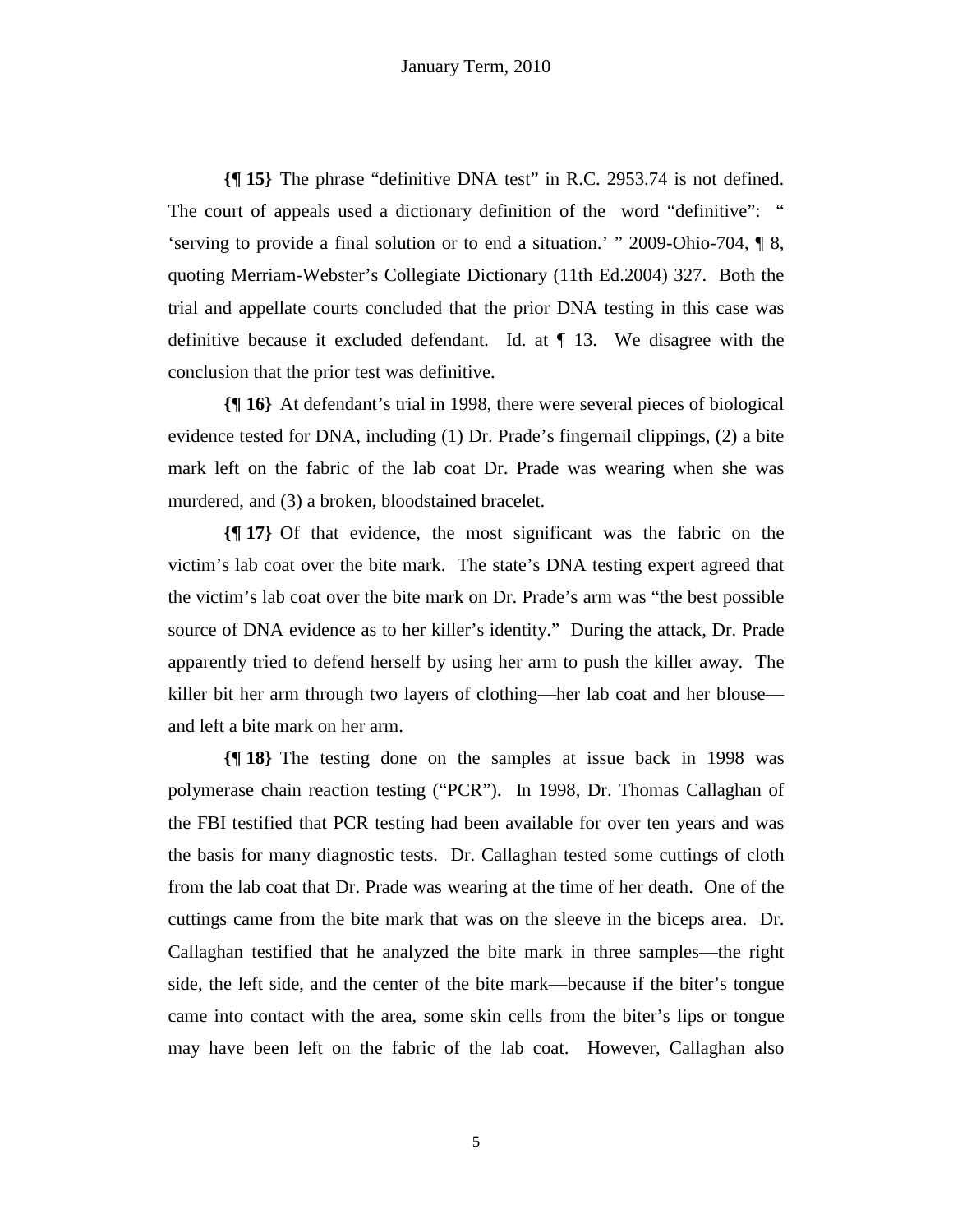testified that due to the amount of Dr. Prade's blood on her lab coat, the DNA from Dr. Prade's blood overwhelmed or diluted the DNA from the biter's skin cells. Dr. Callaghan testified that although DNA other than Dr. Prade's would have been important in identifying the killer, the bite mark showed only Dr. Prade's DNA.

**{¶ 19}** Because defendant was excluded as a contributor to the DNA that was typed in this case, the lower courts concluded that the prior DNA tests done in 1998 were definitive. However, the only information that the DNA testing on the lab coat revealed was that Dr. Prade's blood was present on her lab coat. The state's expert agreed that the 1998 DNA "test results [did] not give [him] any information about the killer" and that "the bite mark show[ed] [him] Margo Prade's DNA only." Therefore, the testing excluded defendant only in the sense that the DNA *found* was not his, because it was the victim's. But the "exclusion" excluded everyone other than the victim in that the victim's DNA overwhelmed the killer's DNA due to the limitations of the 1998 testing methods. Therefore, the exclusion was meaningless, and the test cannot be deemed to have been definitive.

# *New DNA Testing Methods*

**{¶ 20}** Since 1998, DNA testing has advanced so far that "a DNA profile may now be developed from items which were previously unsuccessfully typed or potentially not attempted due to the compromised or limited nature of the sample," according to one of the expert witnesses. The PCR DNA testing used in this case in 1998 has been largely replaced by two newer technologies – short tandem repeat (or STR) testing and Y-chromosome STR (or Y-STR) testing.

**{¶ 21}** One of the difficulties with the older DNA testing methods was that, as seen in the tests conducted on Dr. Prade's lab coat over the killer's bite mark in 1998, if there was a substantial quantity of the victim's DNA present, it might overwhelm and prevent detection of the perpetrator's DNA. As an expert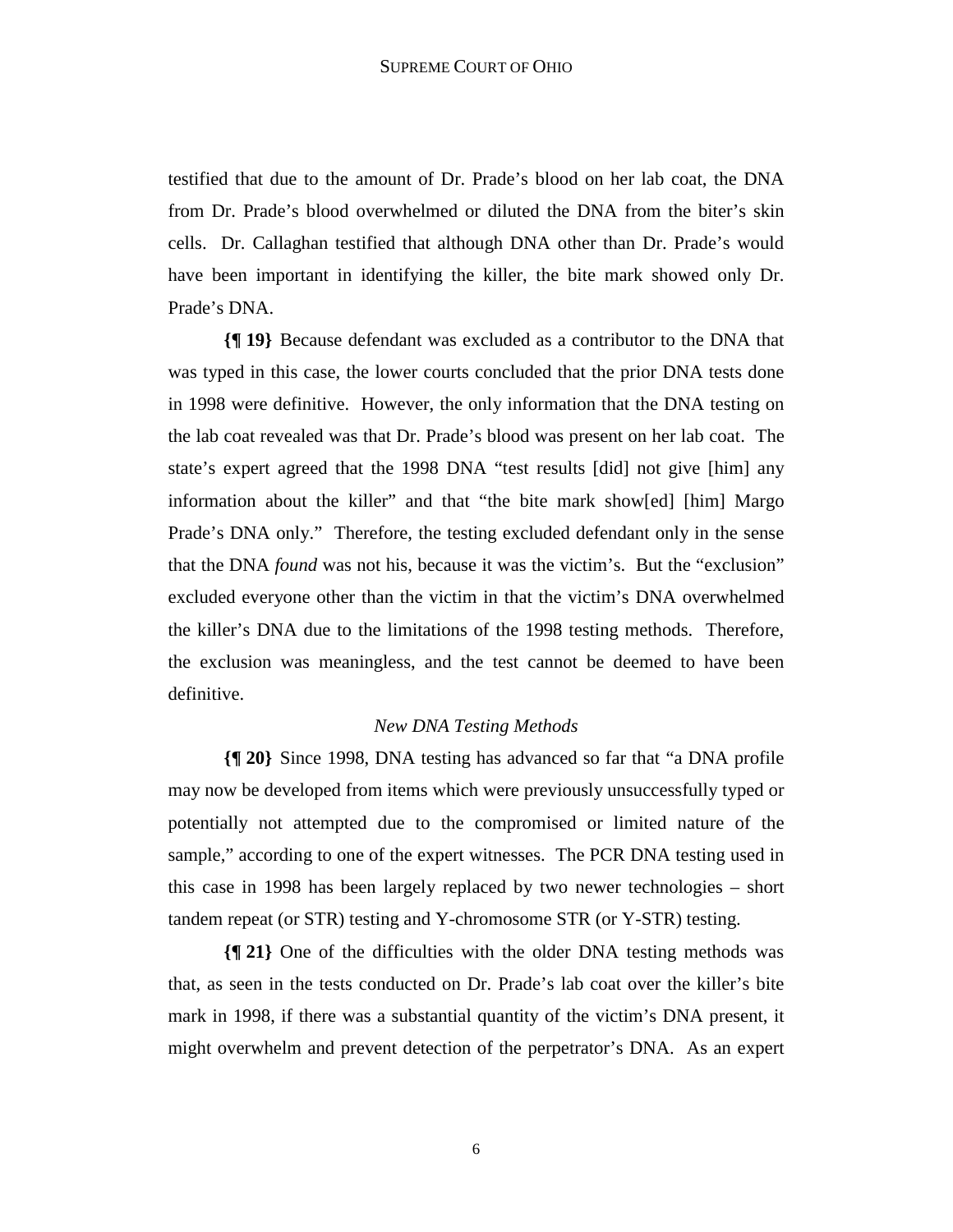explained in an affidavit, "Y-STR testing avoids this problem, because it detects only the male Y-chromosome on the swab, thus ignoring the overwhelming percentage of female DNA present that may otherwise 'drown out' the male perpetrator's DNA profile."

**{¶ 22}** When asked to provide an opinion on the value of Y-STR testing on the possible bite mark from Dr. Prade's lab coat, the DNA quality assurance administrator from the Ohio Attorney General's Office, Ohio Bureau of Criminal Identification and Investigation, stated: "If the lab coat cutting contains a bite mark, it is not unexpected that the DNA tests used in 1998 failed to detect DNA from the biter. When testing mixtures of DNA from two people, it is possible to resolve the different contributors so long as they are present in relatively equal proportions. If the minor component falls much below about one tenth of the total, it will not be detected. It has been my experience that trace amounts of DNA are particularly unlikely to be detected when they occur on an item which contains blood, as blood is a very rich source of DNA. \* \* \* More recently, Y-STR tests that detect DNA found only in males have become available. In casework, I routinely see where Y-STR testing can resolve the minor male component in mixtures containing an overwhelming amount of female DNA. \* \* \* I believe that Y-STR testing has the potential to identify any male DNA that might be contained within the lab coat bite mark sample."

**{¶ 23}** Thus, new DNA testing methods are now able to provide new information that was not able to be detected at the time of defendant's trial. We hold that a prior DNA test is not "definitive" within the meaning of R.C. 2953.74(A) when a new DNA testing method can detect information that could not be detected by the prior DNA test.

## *Outcome-determinative*

**{¶ 24}** In addition to being required to show that prior DNA testing done at the trial stage was not a prior definitive DNA test, the inmate must show that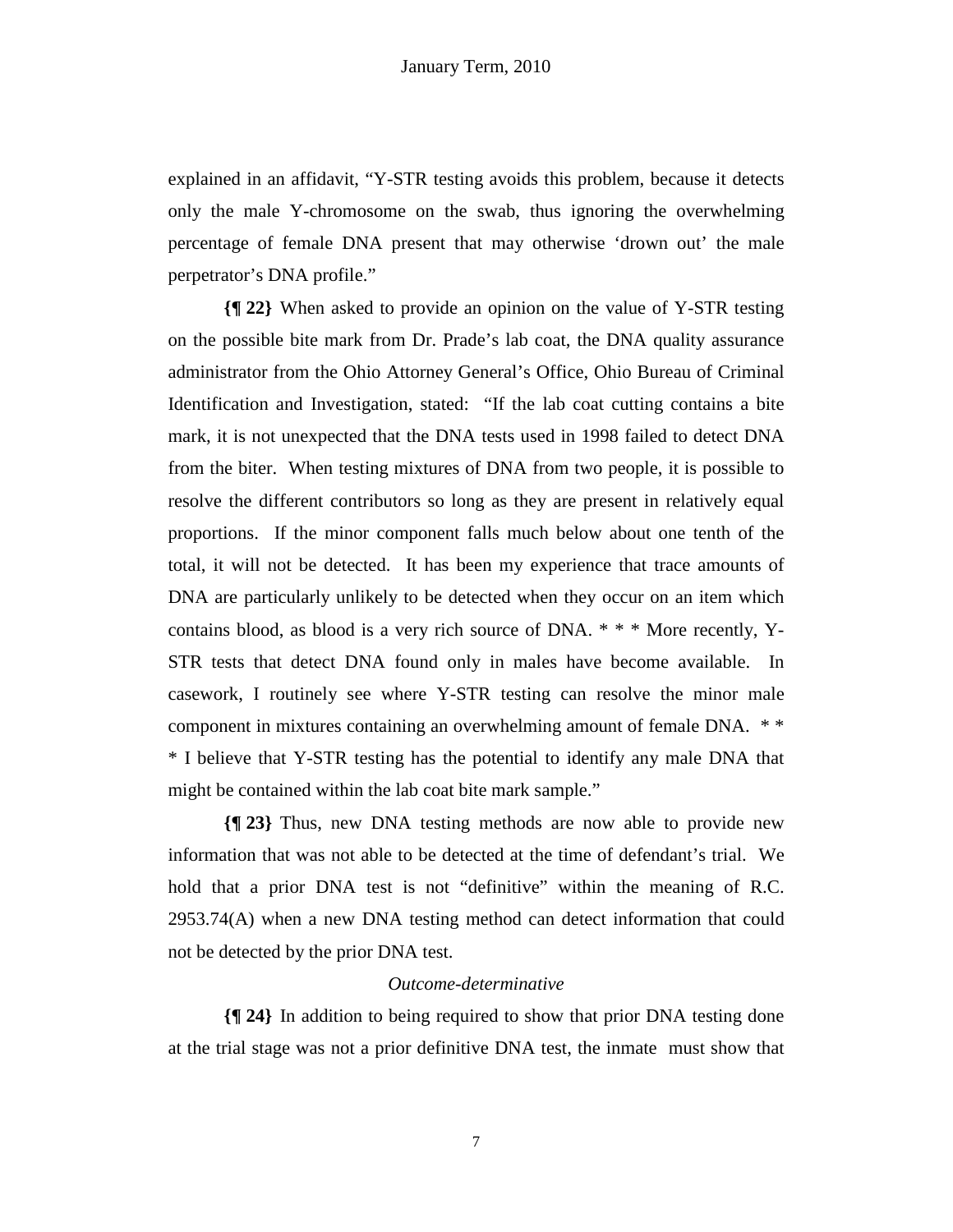the DNA exclusion when analyzed in the context of and upon consideration of all available admissible evidence related to the defendant's case *would have been outcome-determinative at the trial in that case.* R.C. 2953.74(B)(2).

**{¶ 25}** R.C. 2953.71 provides that "outcome determinative" means that "had the results of DNA testing of the subject inmate been presented at the trial of the subject inmate requesting DNA testing and been found relevant and admissible with respect to the felony offense for which the inmate is an eligible inmate and is requesting the DNA testing or for which the inmate is requesting the DNA testing under section 2953.82 of the Revised Code, and had those results been analyzed in the context of and upon consideration of all available admissible evidence related to the inmate's case as described in division (D) of section 2953.74 of the Revised Code, *there is a strong probability that no reasonable factfinder would have found the inmate guilty of that offense* \* \* \*." (Emphasis added.) R.C. 2953.71(L).

**{¶ 26}** After finding that the prior testing in this case was definitive, the trial court stated that defendant's application for DNA testing also failed under R.C. 2953.74(B) because new testing would not be outcome-determinative. However, the overall focus of the trial court's opinion was on the issue of the definitiveness of the DNA testing introduced at trial, and because of that focus, the court gave minimal consideration to analyzing whether a new test would be outcome-determinative.

**{¶ 27}** In reviewing whether a new test would be outcome-determinative, the appellate court initially stated that the issue was moot, 2009-Ohio-704, ¶15, but then stated in the next paragraph of the opinion that defendant's assignment of error on the issue was overruled, id. at  $\P$  16, thus appearing to affirm the judgment of the trial court on the issue. The appellate court's overall focus in the appeal was very similar to the focus of the trial court – the appellate court's analysis concentrated on whether the previous testing was definitive and then dealt with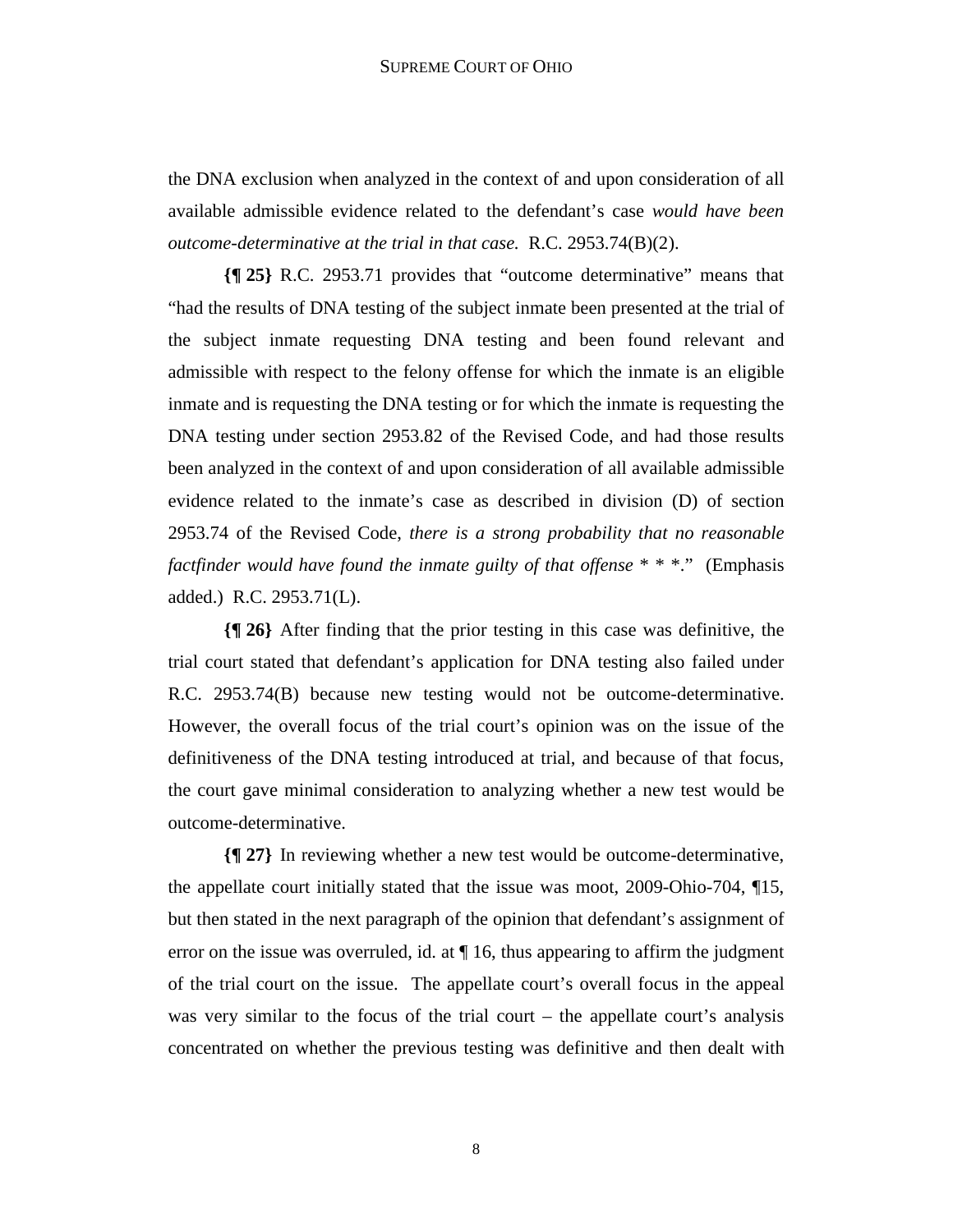whether new testing would be outcome-determinative in a limited manner that made no attempt to engage in any concerted application of the statutes relevant to that issue. Like the trial court, the appellate court approached outcomedeterminativeness from the perspective that the previous testing was definitive.

**{¶ 28}** Neither court below considered R.C. 2953.74(B) and 2953.71(L) in detail because they each resolved the issue of definitiveness against the inmate – an issue that must be decided in an inmate's favor before the question of whether additional testing would be outcome-determinative has any relevance. Because we reverse on the issue of the definitiveness of the prior testing, the trial court must be given the opportunity to consider outcome-determinativeness in detail as the statutes envision. Therefore, rather than applying R.C. 2953.74 $(B)(2)$  and 2953.71(L) at this point in the case, we remand the cause to the trial court for that court to consider whether the new DNA testing would be outcome-determinative. The trial court should consider the issue in light of our conclusion that the prior testing was not definitive but should now focus on the express requirements of those statutes for outcome-determinativeness.

## **Conclusion**

**{¶ 29}** We do not have before us the issue of whether to allow new DNA testing in cases in which a prior DNA test provided a match or otherwise provided meaningful information and the inmate is simply asking for a new test using the latest testing methods. Rather, our holding is limited to situations in which advances in DNA testing have made it possible to learn information about DNA evidence that could not even be detected at the earlier trial. "[I]t was partially the development of Y-STR technology that prompted the General Assembly to enact R.C. 2953.71 through 2953.83 in order to allow otherwise qualified inmates the opportunity to take advantage of advances in technology that were not available at the time of their trials." *State v. Emerick*, 170 Ohio App.3d 647, 2007-Ohio-1334, 868 N.E.2d 742, ¶18.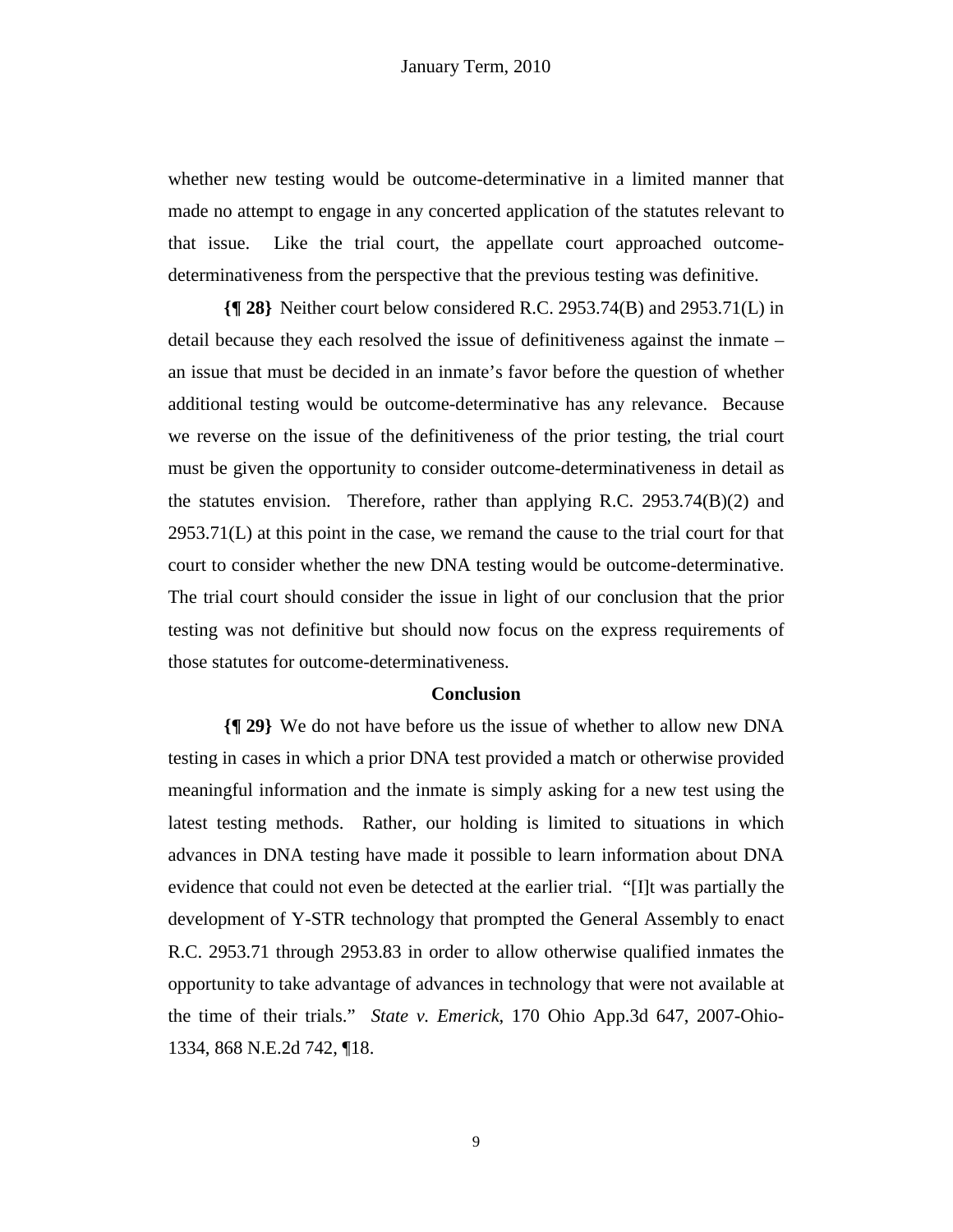**{¶ 30}** Because we hold that a prior DNA test is not "definitive" within the meaning of R.C. 2953.74(A) when a new DNA testing method can detect information that could not be detected by the prior DNA test, the DNA testing completed at the time of defendant's trial in 1998 was not a "prior definitive test" within the meaning of the postconviction DNA testing statutes. Accordingly, we reverse the judgment of the court of appeals and remand the cause to the trial court to consider whether new DNA testing would be outcome-determinative.

> Judgment reversed and cause remanded.

PFEIFER, LANZINGER, and CUPP, JJ., concur.

DELANEY and O'DONNELL, JJ., dissent.

BROWN, C.J., not participating.

 PATRICIA A. DELANEY, J., of the Fifth Appellate District, sitting for O'CONNOR, J.

\_\_\_\_\_\_\_\_\_\_\_\_\_\_\_\_\_\_

# **O'DONNELL, J., dissenting.**

**{¶ 31}** I respectfully dissent.

**{¶ 32}** In 1998, a jury convicted Douglas Prade of the murder of his exwife, Dr. Margo Prade. At trial, the prosecution presented evidence of a bite mark on Dr. Prade's arm that the killer made by biting through her lab coat and blouse. DNA testing of biological evidence found on the lab coat identified only Dr. Prade's DNA.

**{¶ 33}** In 2004, Prade applied for postconviction DNA testing of the biological evidence offered at trial, including the part of the lab coat that had covered the bite mark. However, the trial court concluded that R.C. 2953.74(A) barred retesting of the DNA on the lab coat because a prior definitive DNA test had been conducted, and that test excluded Prade as the source of the DNA. Prade failed to timely appeal that decision.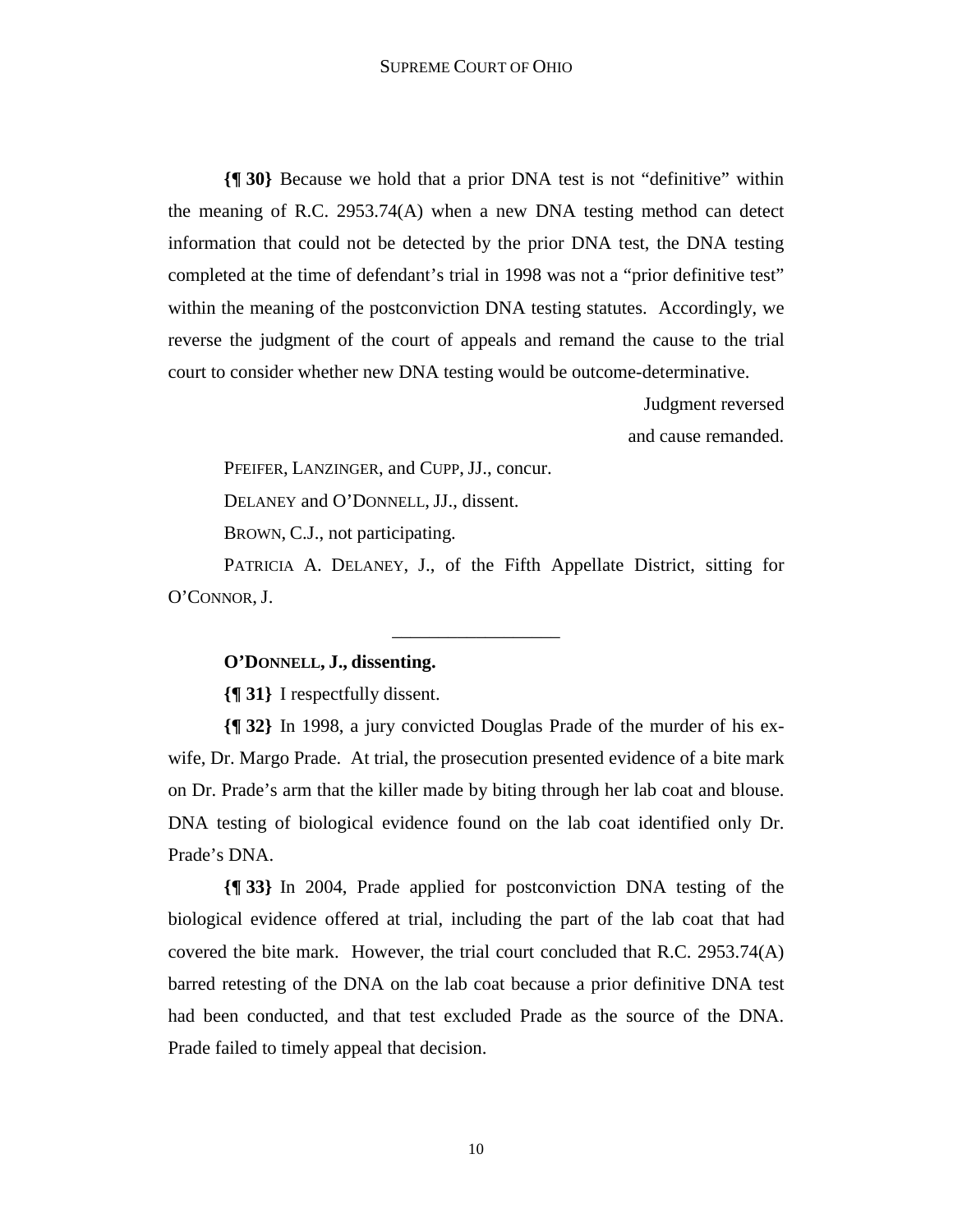**{¶ 34}** In 2008, Prade filed a second application for DNA testing, contending that advances in testing technology permitted the discovery and identification of any DNA that Dr. Prade's killer may have left on the lab coat. The trial court once again rejected his application on the basis that a prior definitive test had been conducted on this evidence and that the test had definitively excluded Prade as the source of that DNA. The court of appeals affirmed the denial of another DNA test on the lab coat, and Prade appealed that decision to this court.

**{¶ 35}** At issue in this appeal is whether the General Assembly intended for courts to consider technological advancements in DNA testing in determining whether a prior definitive DNA test has been conducted on the same biological evidence.

**{¶ 36}** R.C. 2953.74(A) provides: "If an eligible inmate submits an application for DNA testing under section 2953.73 of the Revised Code and a prior definitive DNA test has been conducted regarding the same biological evidence that the inmate seeks to have tested, the court shall reject the inmate's application."

**{¶ 37}** This case presents a straightforward question of statutory construction. As we explained in *State v. Buehler*, 113 Ohio St.3d 114, 2007- Ohio-1246, 863 N.E.2d 124, in construing statutes, " 'our paramount concern is the legislative intent in enacting the statute.' Furthermore, '[i]n determining this intent, we first review the statutory language, reading words and phrases in context and construing them according to the rules of grammar and common usage.' " (Citation omitted.) Id. at ¶ 29, quoting *State ex rel. Steele v. Morrissey,* 103 Ohio St.3d 355, 2004-Ohio-4960, 815 N.E.2d 1107, ¶ 21.

**{¶ 38}** Here, the General Assembly has not defined the word "definitive" for purposes of postconviction DNA testing. Thus, as we stated in *State v.* 

11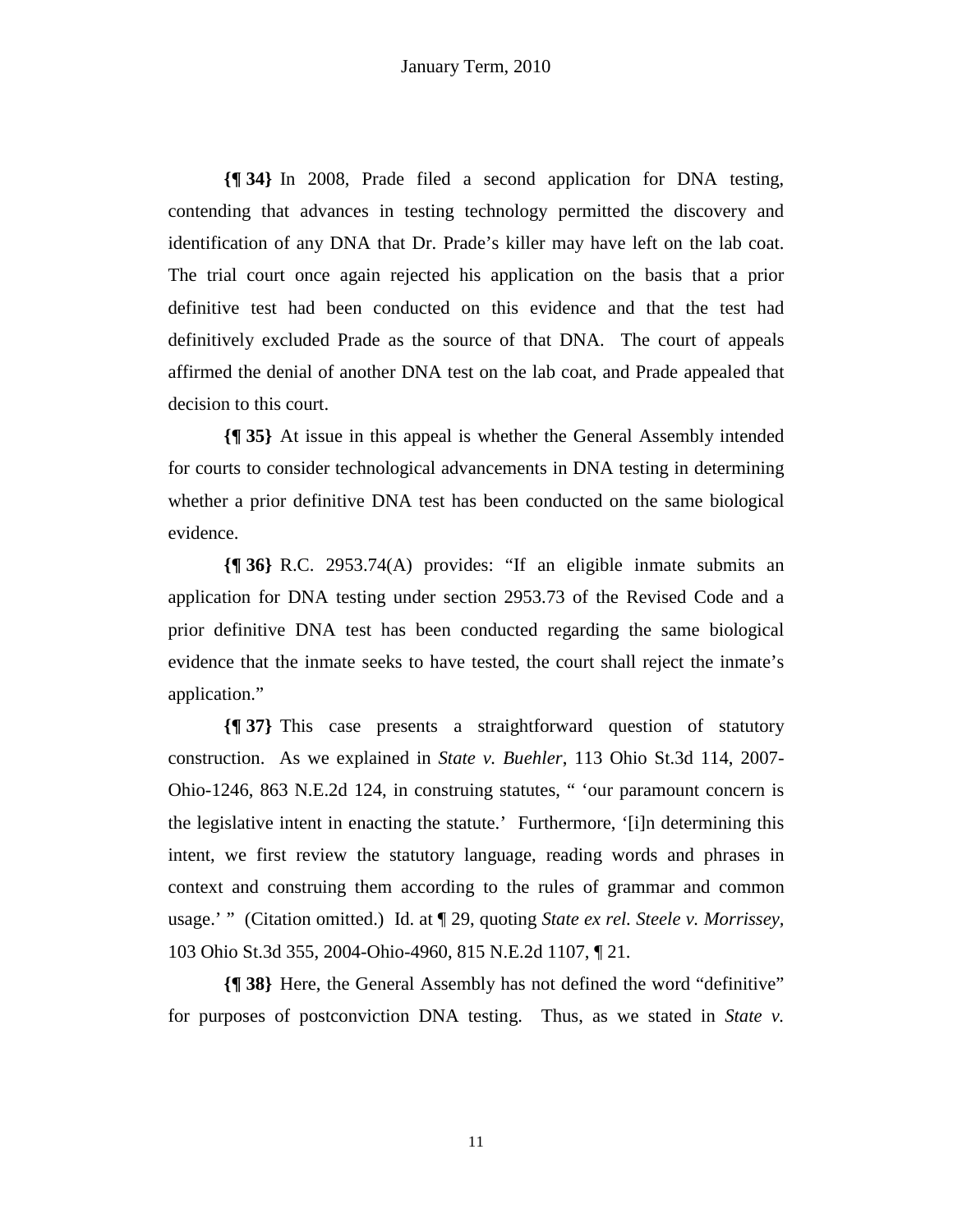*Anthony*, 96 Ohio St.3d 173, 2002-Ohio-4008, 772 N.E.2d 1167, ¶ 11, an undefined term in a statute "must be given its plain and ordinary meaning."

**{¶ 39}** According to Webster's Third New International Dictionary (1986) 592, the word "definitive" means "serving to supply a final answer, solution, or evaluation and to end an unsettled unresolved condition." Accordingly, for purposes of R.C. 2953.74(A), a definitive DNA test is one that supplies a final answer in identifying the biological evidence tested.

**{¶ 40}** Notably, neither the plain meaning of the word "definitive" nor any other provision of the postconviction DNA testing statute authorizes the trial court to consider advances in testing technology to determine whether prior DNA tests were definitive. Moreover, if trial courts began to consider advances in testing technology, no test would ever be considered definitive, because the standards would continue to evolve and never reveal a final result. The finality of a conviction could therefore be undermined each time a new method of examination or technological advance occurred, even if the biological evidence had already been the subject of multiple postconviction DNA examinations. The General Assembly intended to preserve final judgments and never provided for the constant reexamination of DNA samples based on scientific advances.

**{¶ 41}** This construction of the statute is supported by the narrow remedy afforded inmates in seeking postconviction relief. As this court explained in *State v. Steffen* (1994), 70 Ohio St.3d 399, 410, 639 N.E.2d 67, postconviction review is not a constitutional right, and it provides only "a narrow remedy." Because of the significant societal interest in the finality of judgments, the postconvictionrelief statute provides only a limited opportunity to collaterally attack a conviction, an opportunity not intended to allow inmates to relitigate issues previously resolved at trial. See id. (explaining that res judicata applies to actions for postconviction relief); *State v. Gondor*, 112 Ohio St.3d 377, 2006-Ohio-6679, 860 N.E.2d 77, ¶ 47 (noting that courts construe statutes establishing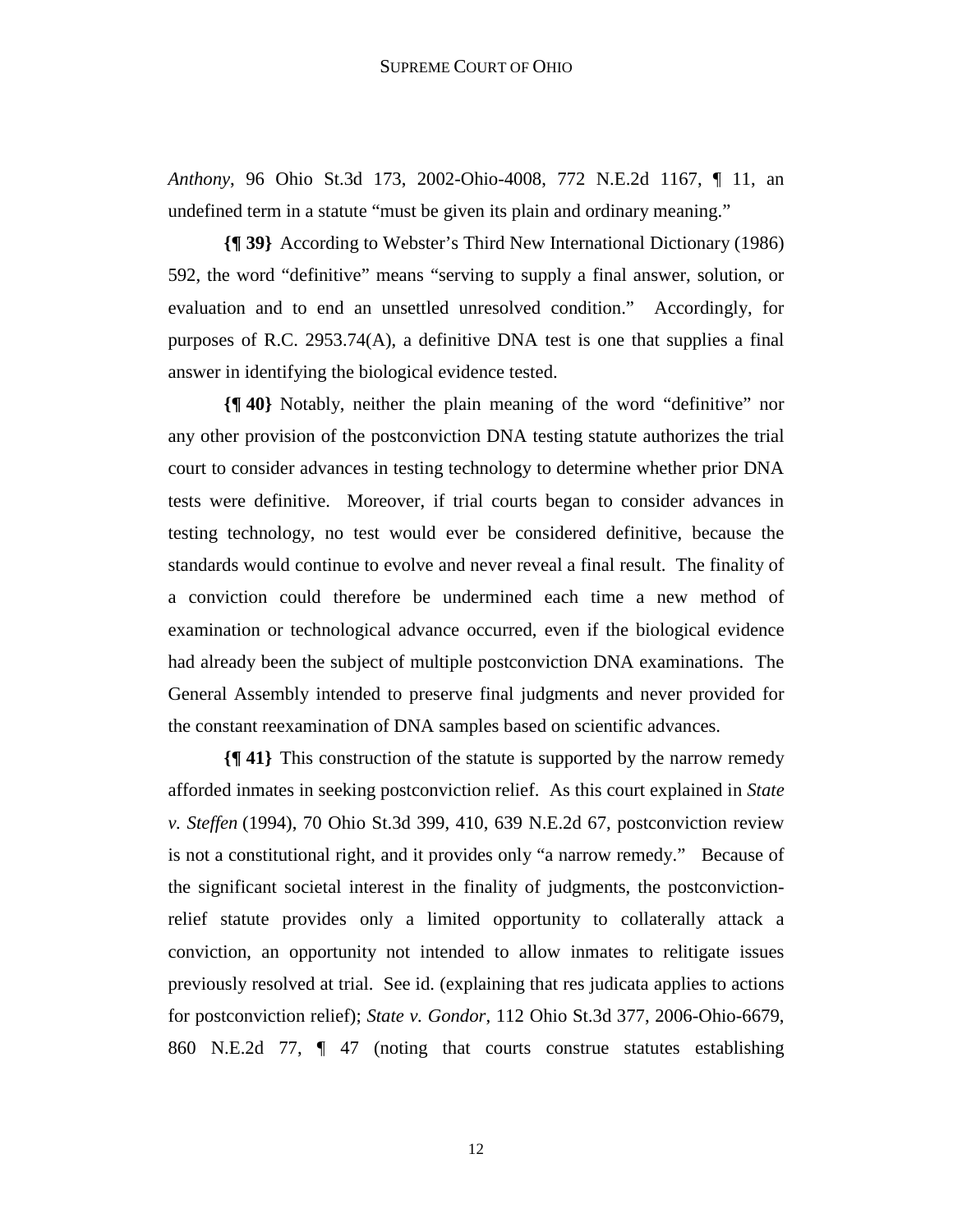postconviction relief narrowly to uphold the societal interest in final judgments). As we stated in *State v. Szefcyk* (1996), 77 Ohio St.3d 93, 671 N.E.2d 233: " ' "[P]ublic policy dictates that there be an end of litigation; that those who have contested an issue shall be bound by the result of the contest, and that matters once tried shall be considered forever settled as between the parties." ' " Id. at 95, quoting *Federated Dept. Stores, Inc. v. Moitie* (1981), 452 U.S. 394, 401, 101 S.Ct. 2424, 69 L.Ed.2d 103, quoting *Baldwin v. Iowa State Traveling Men's Assn.*  (1931), 283 U.S. 522, 525, 51 S.Ct. 517, 75 L.Ed. 1244.

**{¶ 42}** This court should treat an inmate's postconviction application for DNA testing no differently. Notably, in *District Attorney's Office for Third Judicial Dist. v. Osborne* (2009), \_\_\_ U.S. \_\_\_, 129 S.Ct. 2308, 2323, 174 L.Ed.2d 38, the Supreme Court of the United States declined to recognize a freestanding constitutional right to postconviction DNA testing. The court explained that any due process right of access to DNA evidence "must be analyzed in light of the fact that [the inmate] has already been found guilty at a fair trial, and has only a limited interest in postconviction relief," id. at 2320, and it recognized that resolving the dilemma of "how to harness DNA's power to prove innocence without unnecessarily overthrowing the established system of criminal justice" is a "task [that] belongs primarily to the legislature," id. at 2316.

**{¶ 43}** In enacting R.C. 2953.71 et seq., the General Assembly took up this task, considered the public-policy questions raised by postconviction DNA testing, measured an inmate's interest in proving actual innocence against the societal interest in the finality of judgments, and established a limited remedy affording postconviction DNA testing in cases where biological evidence has not been the subject of a prior definitive test. This court should not expand that remedy beyond the statute's express terms. The legislature could have provided for courts to consider advances in testing technology in determining whether prior tests were definitive, yet it chose not to do so. Instead, by barring applications for